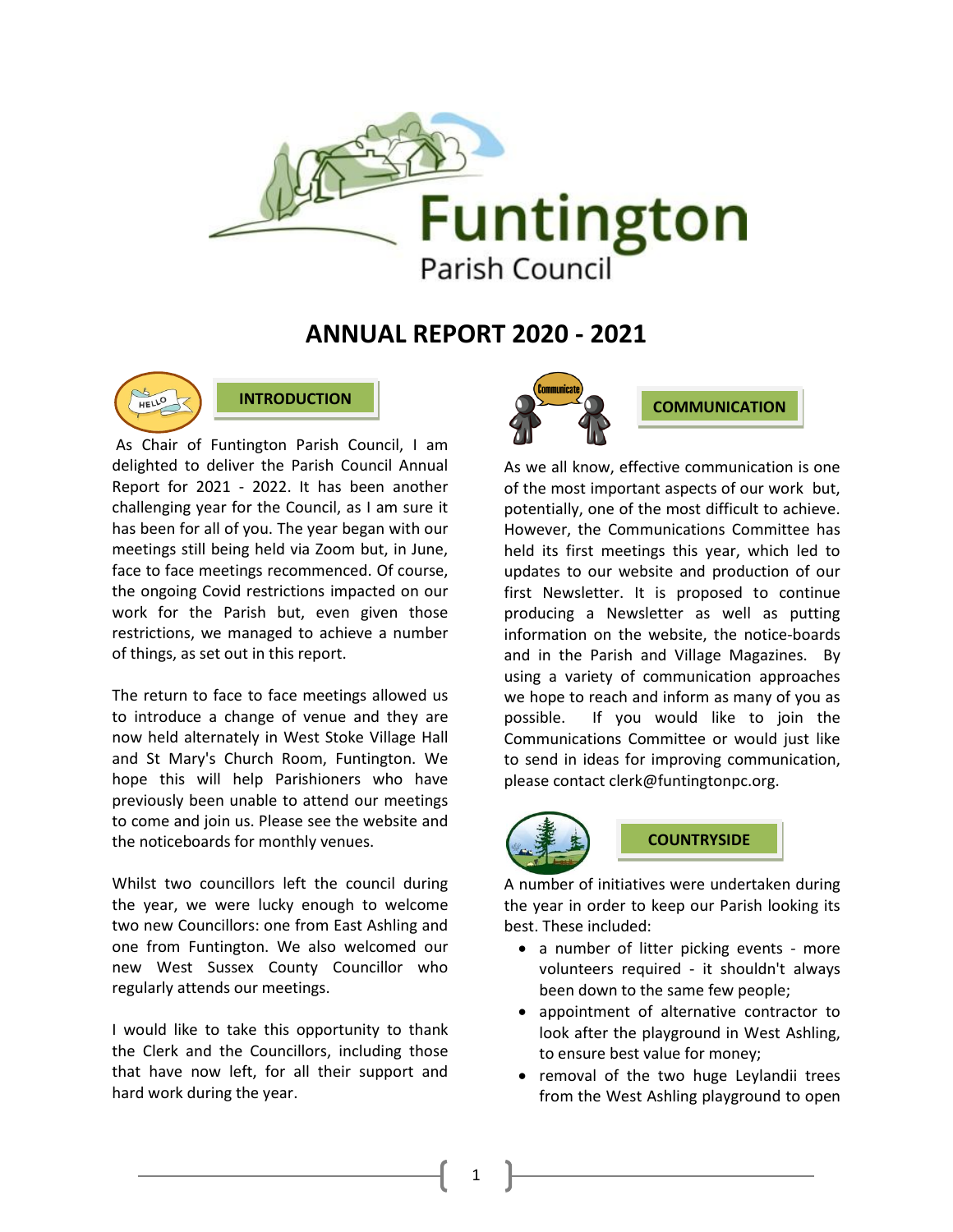up the grassed area and allow more room for youngsters to run around;

- ongoing maintenance of the Dell; and
- repair to the telephone kiosk in West Stoke.

Three councillors continue to participate in, and report back to the Council on, the Broadley Copse Farm Liaison Group. It has been noticed and recorded, by those living nearest to the Farm, that there has been a considerable decrease in the odours emanating from the Farm: the Group will continue to monitor the situation. It should also be noted that the biodigester, which suffered from some initial problems, is now working at 90%+ efficiency.



To help ensure our Parish remains a beautiful place to live, the Parish Council (through the monthly meetings of the Planning Committee) continues to keep an extremely careful eye on all relevant planning applications - whether they be within the boundary of the South Downs National Park Authority (SDNPA) or within the remit of Chichester District Council (CDC).

The Planning Committee has had another fairly quiet year, presumably due to the effect of the pandemic: the number of applications considered was 48, compared to 67 last year and 98 in 2019-20. The 48 applications did not include those for tree works, which numbered 22 and for which no comments or objections were felt necessary.

Of the 48 applications reviewed by the Planning Committee in 2020-21 written objections were lodged against five, one of which was from the Gypsy and Traveller community - to increase the number of pitches on an existing site. At the time of going to print, we are awaiting dates for hearings concerning a number of appeals made by the Gypsy and Traveller community. Those appeals are being heard due to such as: refusal of planning permission; enforcement and stop notices. In addition to these appeals, Planning Enforcement at CDC is dealing with further stop notices. In particular those placed on property in Southbrook Road and for which the three month grace period has expired.

It should also be noted that planning permission has been granted for a new development of 17 houses in Heather Close, West Ashling. This meets the housing allocation for the parish.

Commencement of the Neighbourhood Plan (NP) has finally begun after being delayed, primarily due to Covid and all its concomitant restrictions. A very well attended public meeting was held on 22 September when a Senior Planning Consultant from the SDNPA gave a comprehensive presentation on 'Neighbourhood Planning: an Introduction'. Since then a Steering Group has been formed, External Consultants to help ensure our Plan is accepted have been appointed and a grant approved to provide some measure of financial support. Future meetings, general NP information and opportunities for you to get involved will be publicised on the parish noticeboards, the website and in both the Parish and Village Magazines.



It is essential that the Parish Council keeps a careful eye on its income and expenditure as it is dealing with public monies. Therefore, the Council's financial situation is reported at each monthly meeting and we are subject to both an annual internal and external audit. Our end of year figures for 2021 - 2022 show a final balance of £77,586.28 which includes the Community Infrastructure Levy (CIL - a charge which can be levied by local authorities on new development in our area). At year end our CIL monies amounted to £39,755.93 of which £23,794.08 has been ring-fenced to support